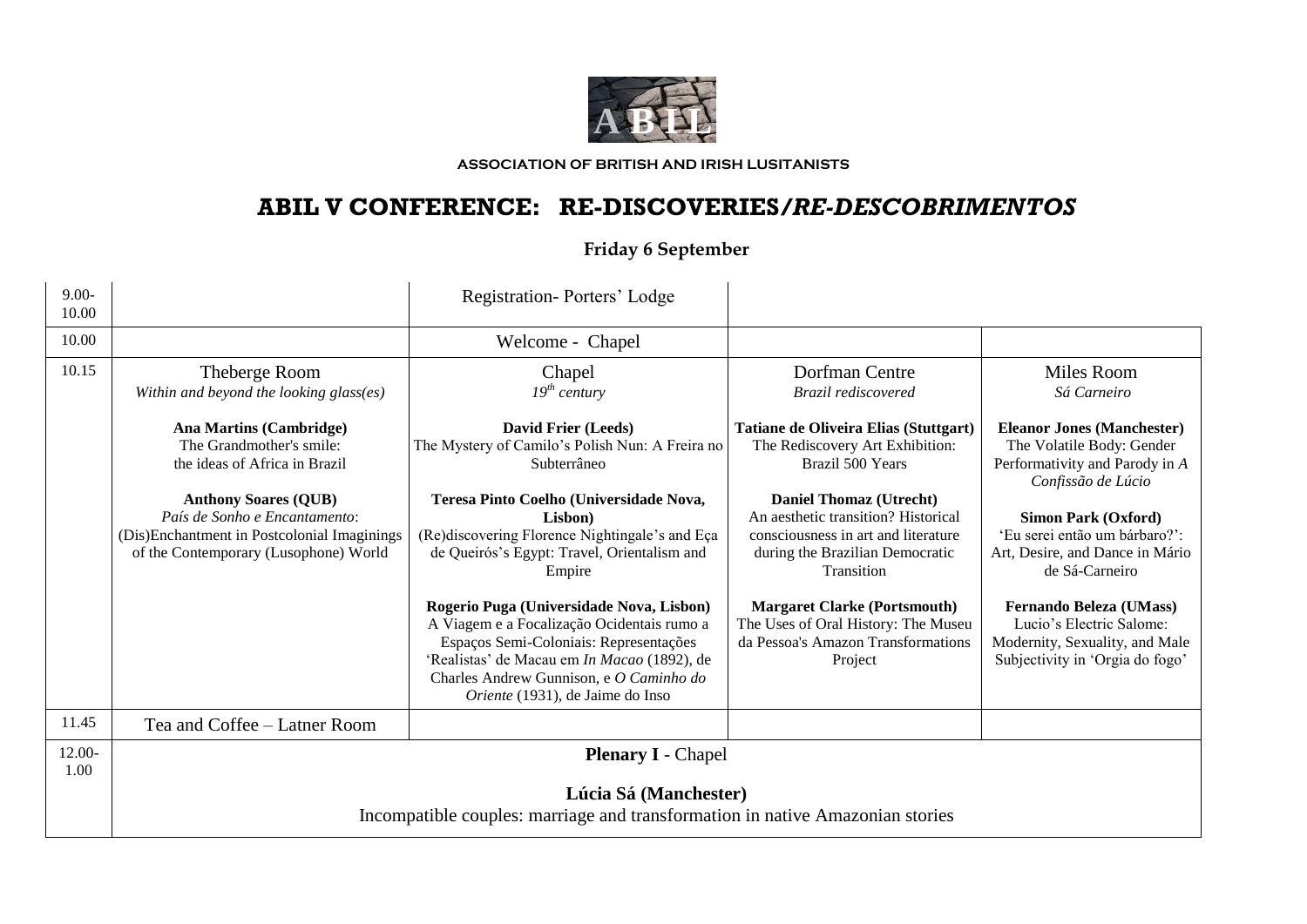| 1.00             | Lunch – Dining Hall                                                                                     |                                                                                                                                        |                                                                                                                                                          |  |  |
|------------------|---------------------------------------------------------------------------------------------------------|----------------------------------------------------------------------------------------------------------------------------------------|----------------------------------------------------------------------------------------------------------------------------------------------------------|--|--|
|                  | Theberge Room                                                                                           | Chapel                                                                                                                                 | Dorfman Centre                                                                                                                                           |  |  |
| $2.00-$<br>3.30  | Vinicius de Moraes and the Lyric tradition in<br><b>Brazilian Culture</b>                               | Early modern -rediscoveries                                                                                                            | Poesia, natureza, técnica I                                                                                                                              |  |  |
|                  | <b>Rosane Carneiro Ramos (KCL)</b><br>Hybridization and lyricism in the work of Vinicius<br>de Moraes   | Catarina Fouto (KCL)<br>Translating Empires: Os Lusiadas and European Rivalry                                                          | <b>Celia Pedrosa (U Fluminense)</b><br>A poesia andando                                                                                                  |  |  |
|                  | David Treece (KCL)<br>Vinicius as songwriter and <i>parceiro</i> , and the<br>challenges of translation | Luis Gomes (Glasgow)<br>An Iberian Golden Age<br><b>Juliet Perkins (KCL)</b><br>Documents, tradition, memory and hearsay: how Countess | Paulo de Medeiros (Utrecht/Warwick)<br>'Um mecanismo simples mas delicado': Figure,<br>Technics, Trace in Manuel Gusmão's Pequeno<br>Tratado das Figuras |  |  |
|                  | Adriano Oliveira Lima (UFU/KCL)<br>Vinicius de Moraes: music composer                                   | Mathilde of Boulogne gained a voice in the eighteenth<br>century'                                                                      | <b>Luiz Valente (Brown)</b><br>Antônio Cícero e a poética das ruínas                                                                                     |  |  |
| $3.30 -$<br>4.00 | Tea and Coffee – Latner Room                                                                            |                                                                                                                                        |                                                                                                                                                          |  |  |
| $4.00 -$<br>5.00 | 16th C                                                                                                  | African Literature                                                                                                                     | Poesia, natureza, técnica II                                                                                                                             |  |  |
|                  | <b>Anne Sletsjoe (Oslo)</b><br>A new way of reading the Compêndio Narrativo do<br>Peregrino da América. | <b>Peter Maurits (Munich)</b><br>Reading Ghosts; Or What is it that we (Re)discover when<br>we Read Ghosts in the Works of Mia Couto   | <b>Ida Alves (U Fluminense)</b><br>Experiências urbanas na poesia portuguesa pós-<br>90:paisagem e velocidade                                            |  |  |
|                  | <b>Sebastian Patron (Rutgers)</b><br>The Eternal Voyage: From Os Lusíadas to Uma<br>viagem à Índia      | <b>Phillip Rothwell (Rutgers)</b><br>Epigraphs and Narrative Perspectives in Pepetela's A<br>Gloriosa Família                          | <b>Pedro Eiras (Porto)</b><br>Minério, gisandra, Beleza wasteland. Carlos de<br>Oliveira e o fim do mundo                                                |  |  |
| $5.00-$<br>6.30  | <b>AGM - Dorfman Centre</b>                                                                             |                                                                                                                                        |                                                                                                                                                          |  |  |
| $6.30-$<br>7.45  | Chapel                                                                                                  |                                                                                                                                        |                                                                                                                                                          |  |  |
|                  | Reception and presentations to Professor T. F. Earle                                                    |                                                                                                                                        |                                                                                                                                                          |  |  |
| 8.00             | Dinner – Dining Hall                                                                                    |                                                                                                                                        |                                                                                                                                                          |  |  |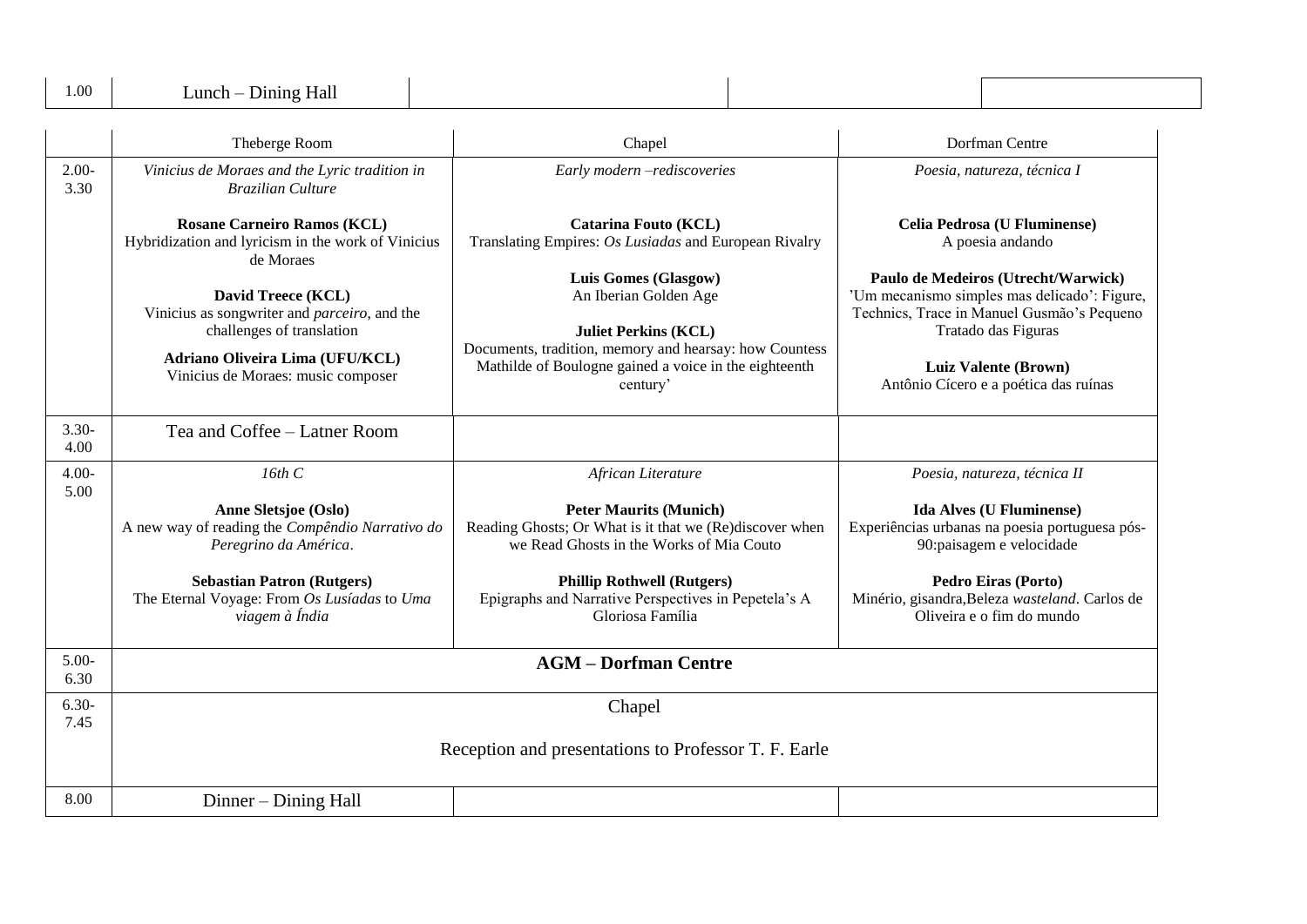## Saturday 7 September

|                                          | Theberge Room                                                                                                                                                                                                     | Chapel                                                                                                                                                                                                                                                                                    | Dorfman Centre                                                                                                                                                                                                                                                                                                                                                   |  |  |
|------------------------------------------|-------------------------------------------------------------------------------------------------------------------------------------------------------------------------------------------------------------------|-------------------------------------------------------------------------------------------------------------------------------------------------------------------------------------------------------------------------------------------------------------------------------------------|------------------------------------------------------------------------------------------------------------------------------------------------------------------------------------------------------------------------------------------------------------------------------------------------------------------------------------------------------------------|--|--|
| $9.30 - 11$                              | <b>Brazilian Literature</b>                                                                                                                                                                                       | Modernism                                                                                                                                                                                                                                                                                 | Film                                                                                                                                                                                                                                                                                                                                                             |  |  |
|                                          | <b>Robert Oakley (Birmingham)</b><br>Eldorado Revisited and the Importance of Lima<br><b>Barreto</b>                                                                                                              | Mariana Gray de Castro (Oxford/)<br>Romantic Modernists: Fernando Pessoa and Lord<br><b>Byron</b>                                                                                                                                                                                         | <b>Hilary Owen (Manchester)</b><br>White Zombies - Black Masks. Tracking Pedro<br>Costa's Women.                                                                                                                                                                                                                                                                 |  |  |
|                                          | Felipe Correa (Oxford/KCL)<br>Towards a nation of readers: Lima Barreto as a<br>magazine writer                                                                                                                   | <b>Vitor Mendes (UMass)</b><br>Naturalizar e desfamiliarizar em Fernando Pessoa                                                                                                                                                                                                           | <b>Mark Sabine (Nottingham)</b><br>Subalternity: the musical. Flora Gomes's Nha Fala                                                                                                                                                                                                                                                                             |  |  |
|                                          | Lucia Villares (Cambridge)<br>Reasons to remember in Graciliano Ramos's<br>Infância and Memórias do Cárcere                                                                                                       | <b>Bruno Rodrigues (Oxford)</b><br>Almada, "o breve": contar descontando                                                                                                                                                                                                                  | <b>Hans Hess (Bristol)</b><br>Malandros and Otários: The use of samba in<br><b>Brazilian Films</b>                                                                                                                                                                                                                                                               |  |  |
| 11-11.30<br>Tea and Coffee – Latner Room |                                                                                                                                                                                                                   |                                                                                                                                                                                                                                                                                           |                                                                                                                                                                                                                                                                                                                                                                  |  |  |
| $11.30-$<br>1.00                         | Within and Without the Nation                                                                                                                                                                                     | Modernism                                                                                                                                                                                                                                                                                 | Postcolonial and Brazilian                                                                                                                                                                                                                                                                                                                                       |  |  |
|                                          | <b>Christopher Larkosh (Dartmouth)</b><br>Writing [within] the Indian Ocean. Além do<br>Estado-Nação, desde 'As Margens da Lusofonia'<br>Rui Miranda (Nottingham)<br>Transoceanic (ap)peals: tanto mar, tanto mar | Bartholomew Ryan (U Nova, Lisbon)<br>The Argonaut of Modernism<br><b>Ellen Sapega (Wisconsin)</b><br>The Routes of Portuguese Modernism<br>Patricia McNeill (Coimbra/QMUL)<br>Luso-Brazilian Modernism and the International<br>Avant-garde: Sensacionismo and Desvairismo in<br>context. | <b>Patricia Schor (Utrecht)</b><br>Des-cobrindo race in the post-empire: the analogies<br>camp/colony and Jew/black<br><b>Raquel Ribeiro (Nottingham)</b><br>Redes e descobrimentos: diálogos transatlânticos na<br>literatura revolucionária lusófona<br>Dario Borim (U Mass)<br>Ethos e pathos da paixão: Vinicius de Moraes<br>segundo suas cartas e crônicas |  |  |